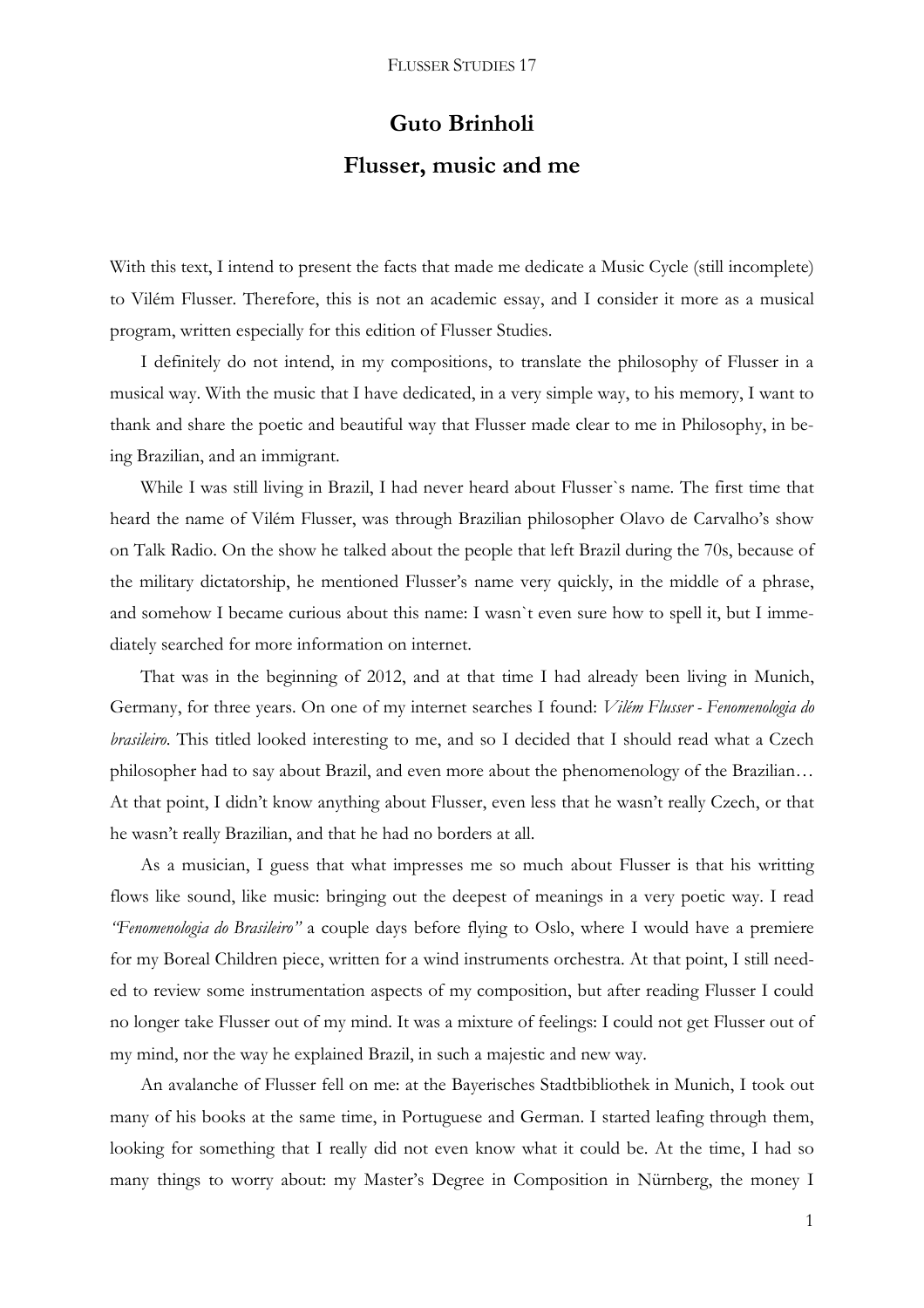## FLUSSER STUDIES 17

should make to fly to Norway (at that time I wasn't a KAAD Fellow) and of course composing and studying conducting. The only thing I could feel was that with time, reading Vilém Flusser would make more and more sense for me as musician, and as a Brazilian with European origins living in Germany. I took the book "*Brasilien oder die Suche nach dem neuen Menschen: Für eine Phänomenologie der Unterentwicklung*" with me to Oslo, and in a very unprofessional manner, I spent more time reading the book than concentrating on the music that would be played there…(although that was not a problem as the music was almost 100% complete).

After a couple of days in Oslo I got an e-mail from my conducting Professor, Guido R. Rumstadt, asking if I had time to compose something new for our Orchestra Week in Marienbad. I already had plenty of things to do, but even so, I checked about Marienbad and that it is actually in the Czech Republic (at that time I had not yet discovered Goethe's Marienbad Elegy…). Anyway, I decided to compose a homage to Flusser (I was already reading "Língua e Realidade"), and that I would pay tribute to him by enforcing the power of words in my music. I had a very simple idea, which I thought would offer me a lot of musical material: an instrumental piece with a palindrome as a title. I started by searching for one: on the bus, in the subway, walking, in Norwegian, German, and Portuguese words… It was not that easy. So these are the facts: a) at that point in Oslo, I had no money to my name, b) Oslo is not the cheapest place in the world, c) I had to write a new piece for an orchestra in 2 weeks, and d) I had the strange feeling that Flusser's writings would at least help me with the music. From these four topics, what kind of palindrome could emerge? While I was in the Library I had the idea of an 7/8 ostinato that I could not get out of my mind (I had a serious problem getting things out of my mind) and so I decided that this would be part of the music that would be played to honour Flusser. "Seven" in Portuguese is "Sete" and as a lot people know, seven is a cabalistic number. It Has plenty of meanings: there are seven the days in the week, seven is made of four (the physical elements: water, fire, earth, and air) plus three (The Holy Trinity), there are seven musical notes, in the old Testament there were seven plagues in Egypt, and so on.

Therefore, I decided that this would be the fundamental element for my palindrome. I started to write down the number seven in Portuguese and to look for possibilities. And then it came to me: "*O Sete Teso".* In Portuguese *teso* means *rigid, stiff*. It comes from the Latin *tensus.* We also use it in Portuguese as an expression that means when man has no money, so the man is *teso.*  From this, I started to compose using all of these fantasy elements of "*O Sete Teso*" in my mind. "*O Sete Teso*" is the first track you will hear in this edition of Flusser Studies.

I was lucky to be able to conduct the premiere of "*O Sete Teso*" in Marienbad. For me that was a kind of "thank you very much" from Vilém Flusser. I know Flusser's work outside of the